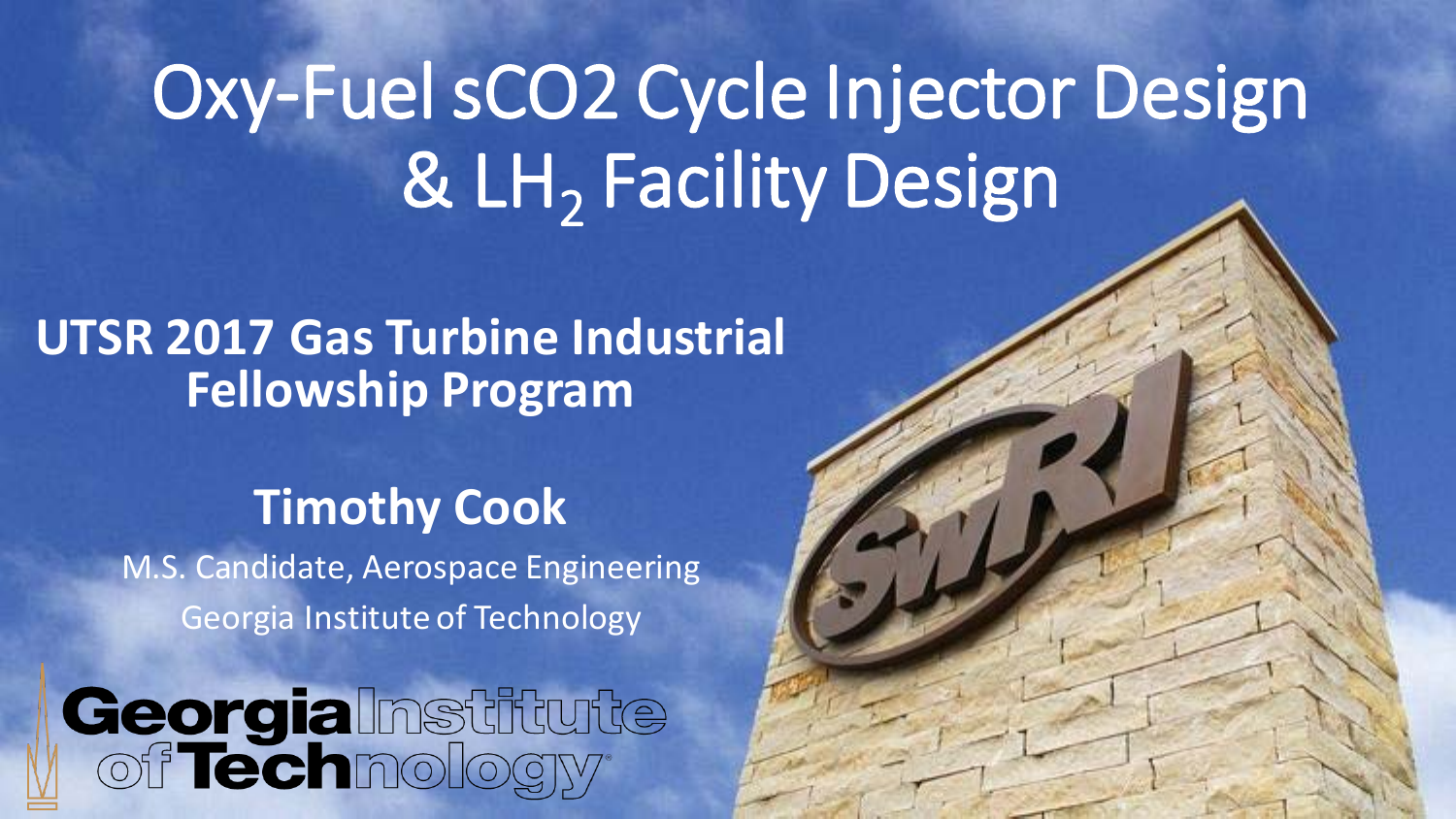#### Introduction

- Southwest Research Institute is an independent, non-profit research company whose expertise spans a wide range of technologies.
- Div. 18 Mechanical Engineering
	- Fluid & Rotating Machinery
		- Performs combustion, flow and rotary testing.
		- Owns and operates a 10MW scale  $sCO<sub>2</sub>$ demonstration loop





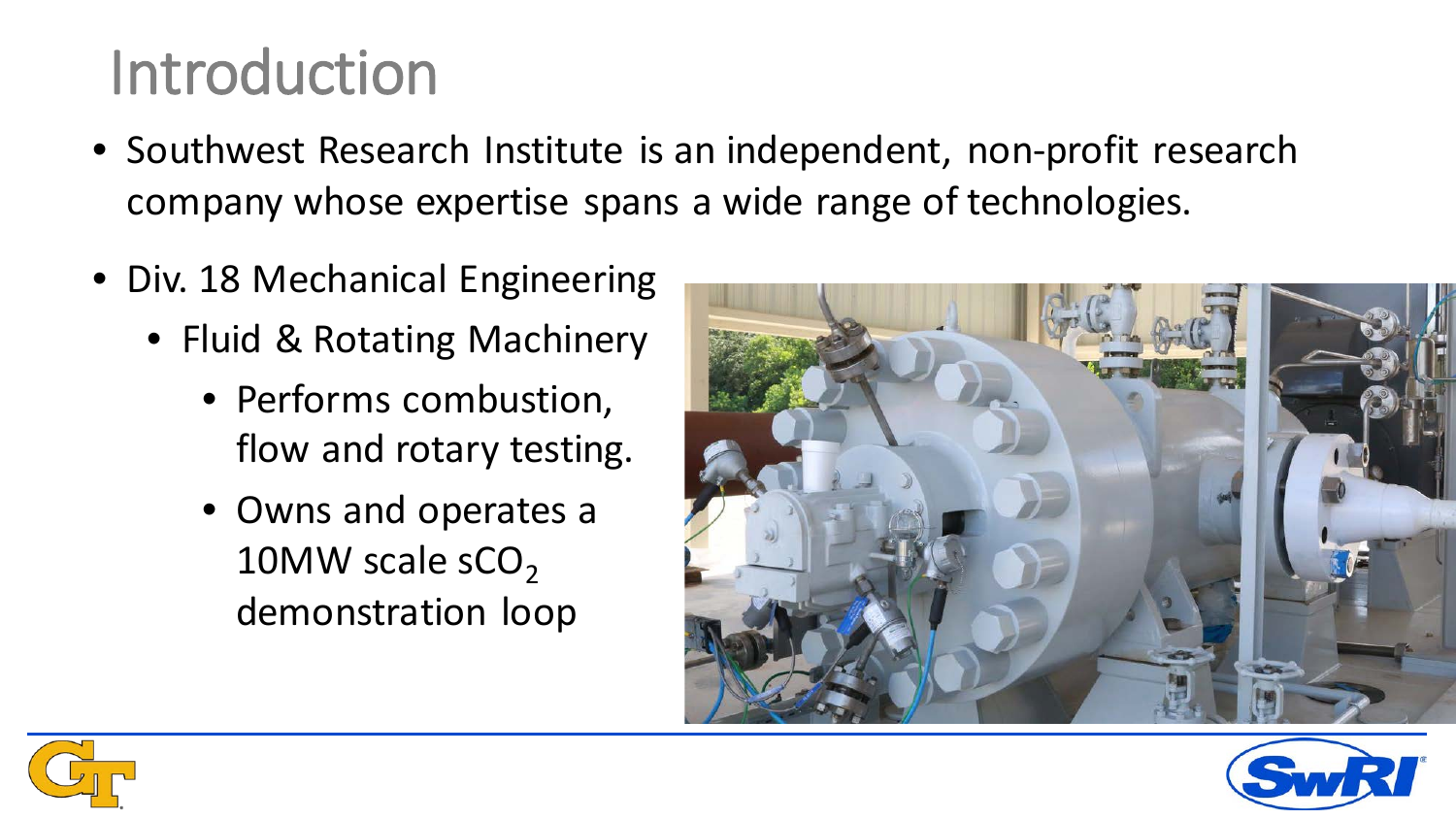## Supercritical CO<sub>2</sub> Brayton Cycle

- Similar to Brayton (Gas Turbine) and Rankine (Steam Turbine) power cycles commonly employed for power generation
- Supercritical  $CO<sub>2</sub>$  as a working fluid provides a number of advantages
	- Theoretical efficiencies much greater than traditional Rankine cycle
	- Flow components approx. ten times smaller



- Direct-Fire (combustion within the working fluid, as in a gas turbine) possible, allowing greater efficiency, and direct carbon sequestration
- See cycle process diagram, left



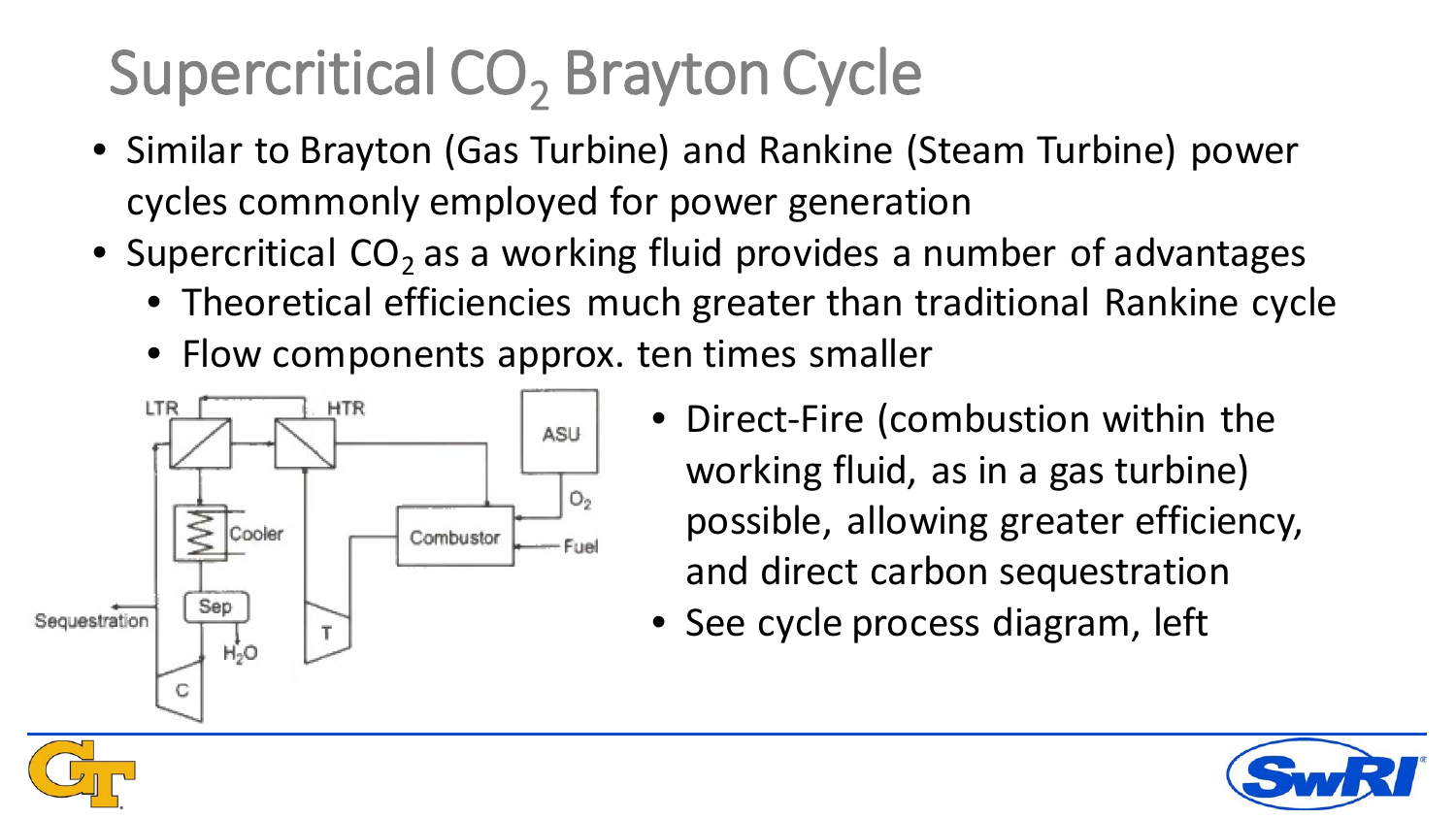### **Objective**

- Injector Design for Direct-fire sCO2 Combustor
	- One of the main goals of the fellowship was to design an injector for the inlet of oxygen, methane and carbon dioxide to combustor.
	- Main purpose of the design was for numerical flow simulation to assist in combustor development.
- Combustor window design
	- An objective of the proposed combustor was to provide optical access to the flame for analysis. Required access fom 3 sides.
	- 3-walled combustor (consisting of 2 inner liners and a pressure container) required 3 window designs.
- LH<sub>2</sub> Facility Component Specification
	- Planning of facility to test components of a liquid hydrogen transfer system



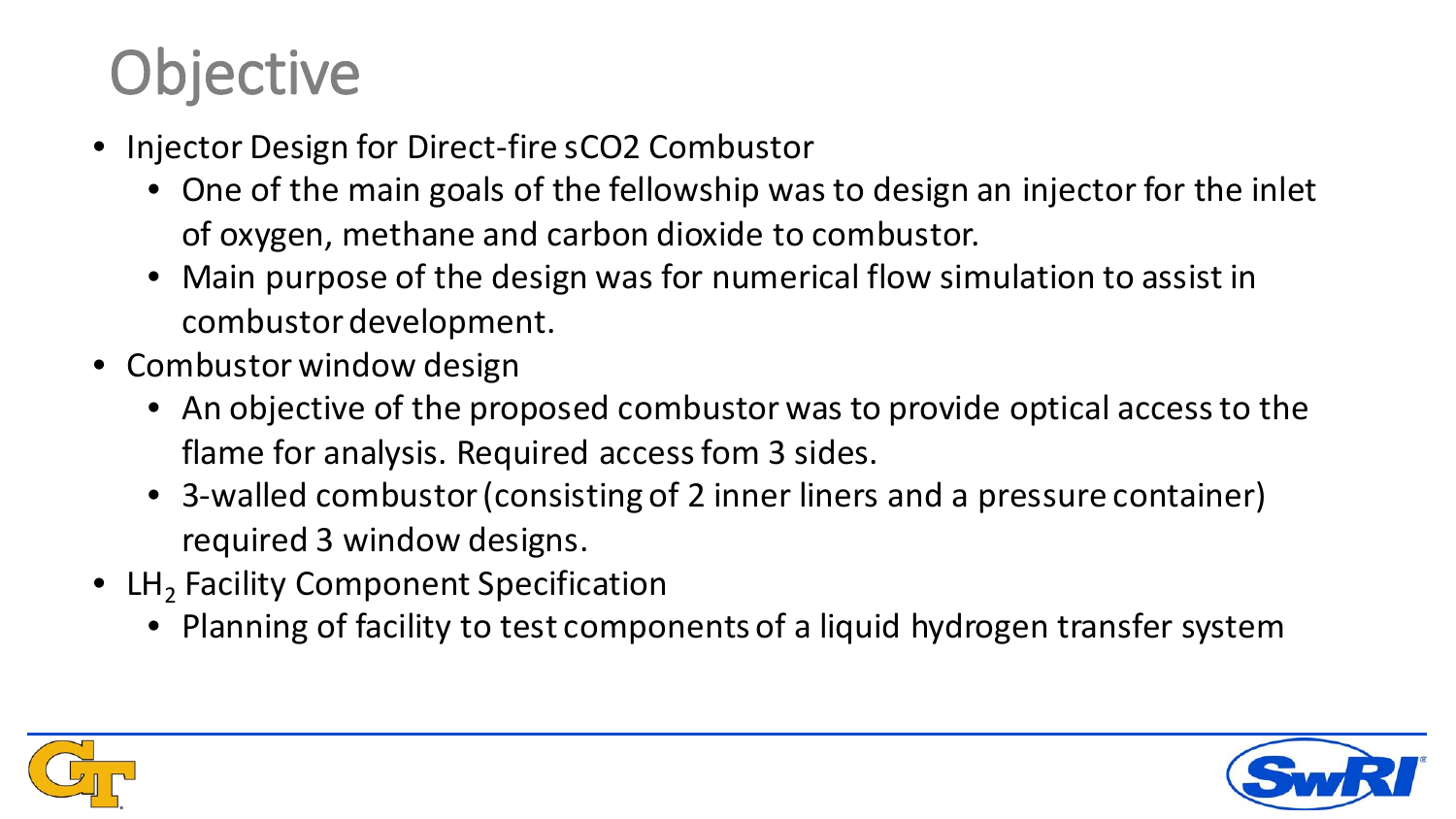## Injector Design

- Injection of dilute Oxygen in  $sCO<sub>2</sub>$  and methane into combustor
- Swirl Stabilized Combustor
	- Central recirculation zone anchors flame in the combustor
	- Swirl Number (S) is a measurement of the swirl intensity
		- Ratio of tangent to axial momentum flux
		- Most practical combustors  $S = 0.6 1.5$
		- S approx. for straight-vane swirler:

$$
S = \frac{2}{3} \frac{[1 - (d_h/d)^3]}{[1 - (d_h/d)^2]} \tan \phi
$$

- Multiple injector geometries produced
- Final Specifications: 25m/s injection velocity, S=1



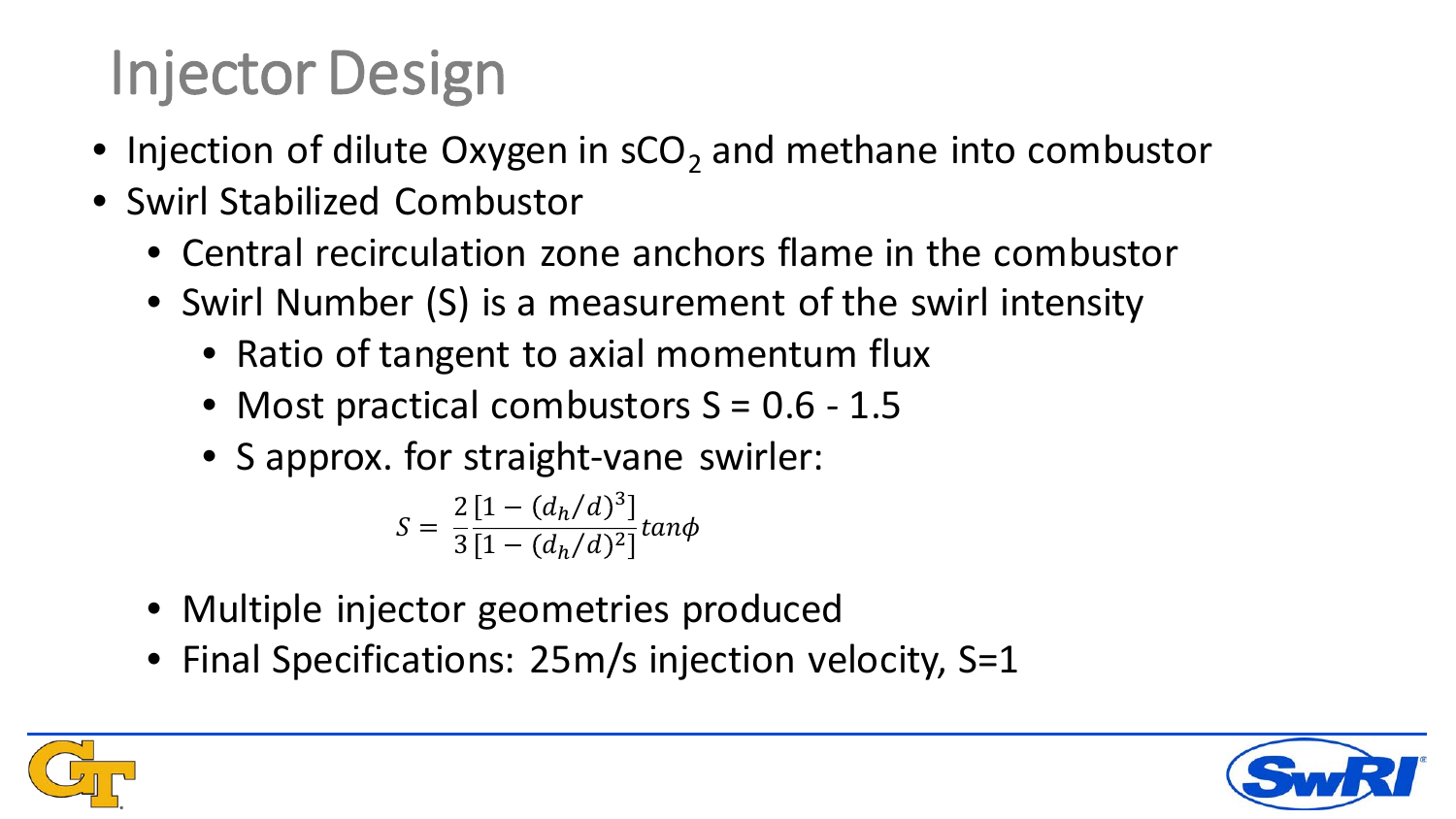#### Flow Simulation

- FLUENT simulation
	- Transient solution required for convergence
	- Strong recirculation zone between two jet diameters downstream





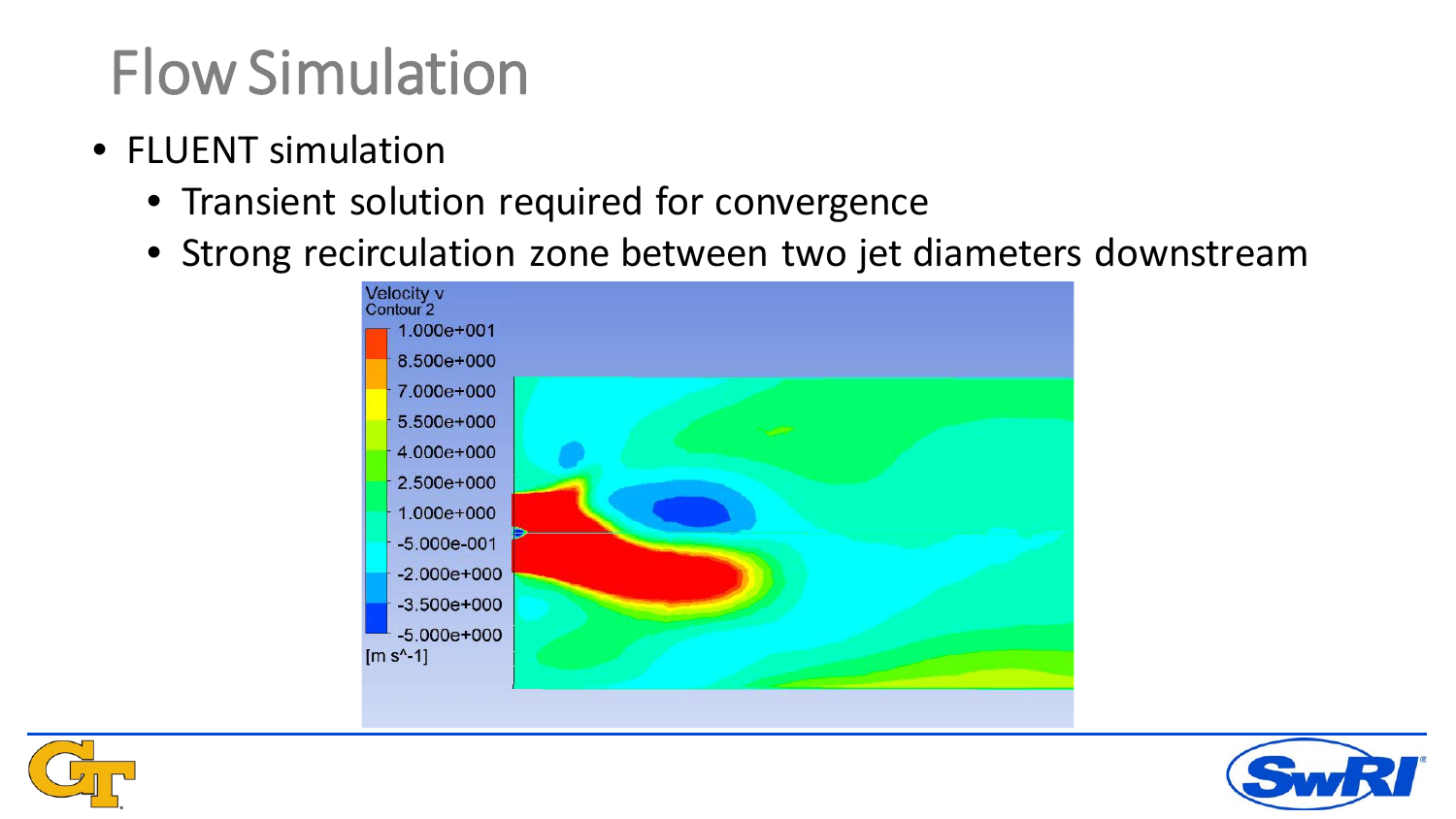#### Flow Simulation

- Precessing Toroidal Recirculation Zone
	- Recirculation biased to one side of combustor, but rotates about central axis in time.





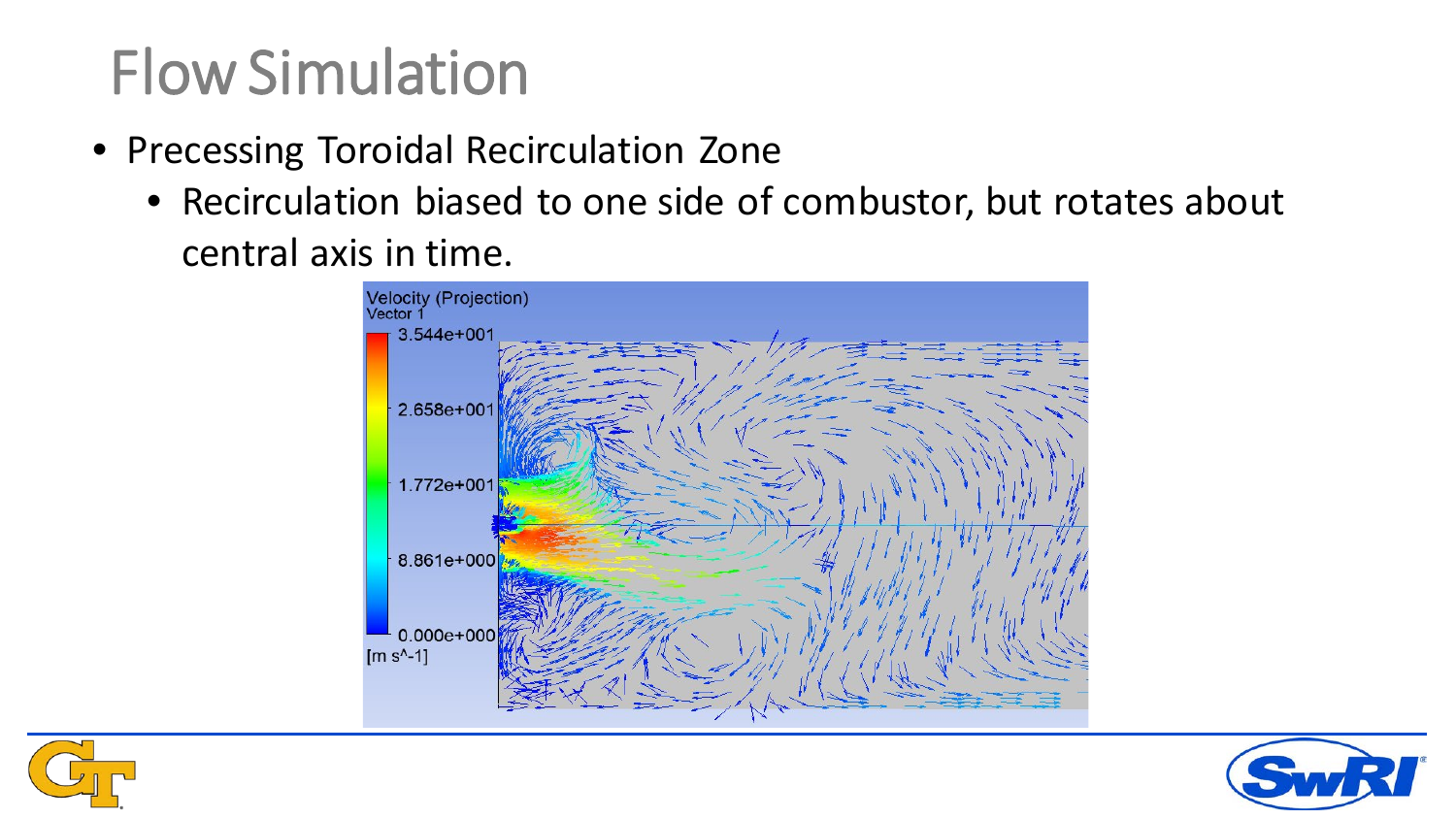#### Combustor Windows

- The cylindrical combustor contsists of three layers, which all must be transparent to obtain optical access
	- Full cylindrical transparent section for innermost liner, flat windows for outer
	- Pressure rated site glass for outermost pressure container.
- Window material selection to obtain transparency up to 4000nm (mid-IR)







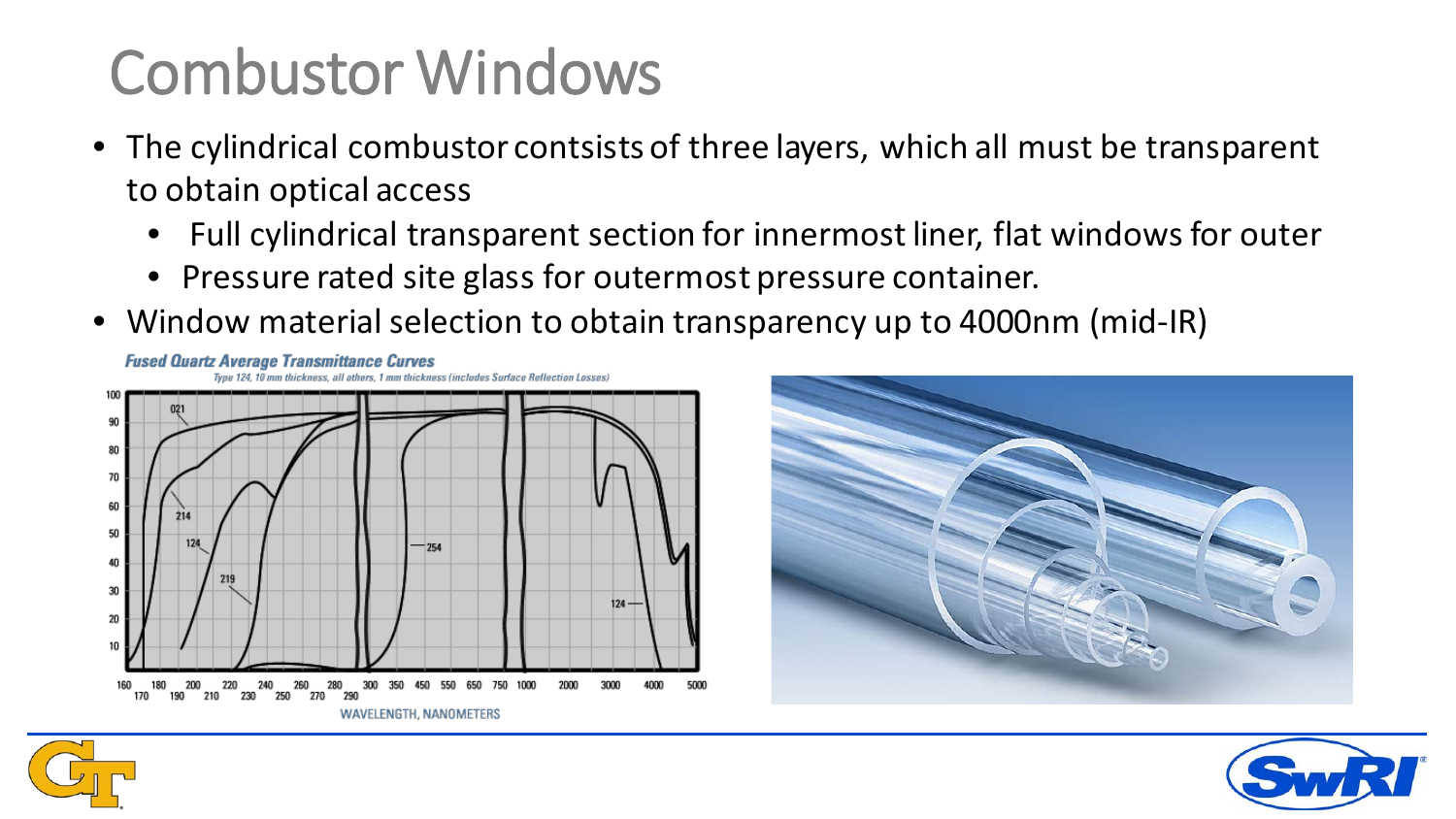## Liquid Hydrogen Test Facility

- Planning for new  $LH<sub>2</sub>$  Facility included:
	- Specification of system components for  $LH_2$ , gaseous  $H_2$ , and He.
		- Line sizing for flowrates, tank sizing, insulation
	- Data acquisition
	- Power requirements for backup systems
	- Fire and safety code compliance, siting restrictions.



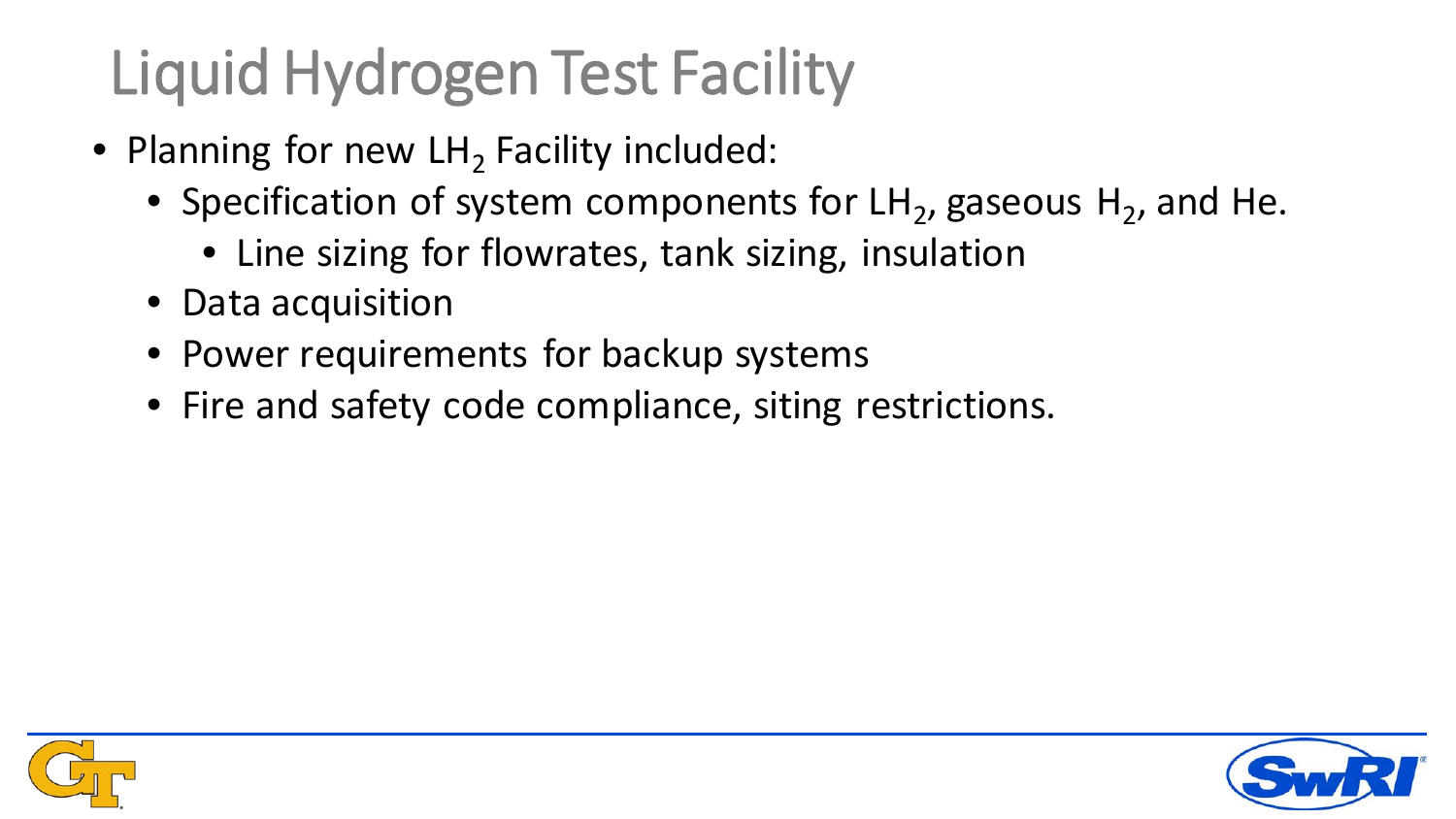